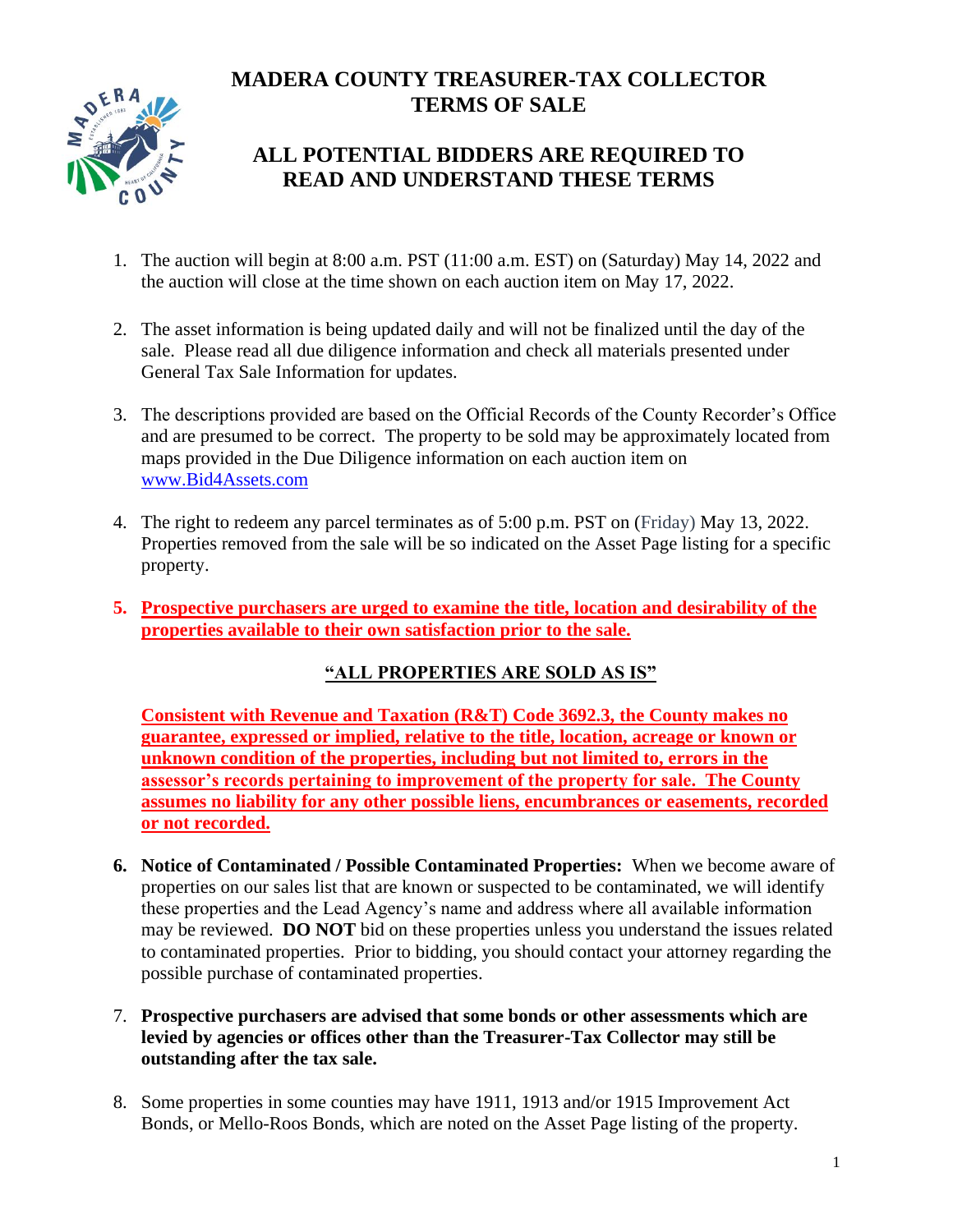- 9. When property is sold at public auction on which the IRS holds a tax lien, the United States has the right of redemption for 120 days from the date of such sale (26 USC Sec. 3712(g) and 7425(d)). The IRS will pay the actual amount paid for the property by the bidder, plus a specific rate of interest, plus the expenses of sale that exceed any income received from the property.
- 10. If the successful purchaser desires a survey of the property, it will be at the purchaser's own initiative and expense. The County makes no warranty, either expressed or implied, relative to the usability, the ground location, or property lines of the properties. The prospective purchaser must determine the exact location, desirability, and usefulness of the properties.
- 11. The sale of these properties should not, in any way, be equated to real estate sales by licensed salesmen, brokers and realtors. The County Tax Collector cannot guarantee the condition of the property nor assume any responsibility for conformance to codes, permits or zoning ordinances. **You should inspect the property before investing. The burden is on the purchaser to thoroughly research, before the sale, any matters relevant to his or her decision to purchase, rather than on the county, whose sole interest is the recovery of back taxes.**
- 12. **Your bid is an irrevocable offer to purchase the asset.**
- 13. The sale will be by open bid, available on-line @ [www.Bid4Assets.com](http://www.bid4assets.com/)
- 14. Successful bidders will be asked to complete a deed information form showing how they want the title to the property to be held (vesting). **The Deed Information form will be provided to the winning bidders and must be completed within 48 hours following the close of the auction.** The County Recorder will mail the original deed to the purchaser after recording, usually within four to six weeks. This deed conveys all right, title, and interest to the property in accordance with the provisions of Revenue and Taxation Code section 3712.
- **15. A California documentary transfer tax will be added to, and collected with, the full purchase price. This tax is calculated at the rate of \$.55 for each \$500.00 or fractional part thereof, if the purchase price exceeds \$100.00.**
- 16. The notification of winning bid will include the total purchase price, including documentary transfer tax, with instructions concerning the various payment methods.
- 17. Unless otherwise noted, payment in full by wire transfer, electronic funds transfer, cashier's check, certified check, or money order, will be required by 4:00 p.m. EST, May 20, 2022, three (3) business days after sale closes. A \$35 processing fee may be required in addition to the winning bid. *No personal checks or credit card payments will be accepted.* Payments in excess of the total purchase price will be refunded by the county via mail within 45 days. To ensure that a cashier's check payment is received timely, please check with a reliable delivery service. **If payment policy is not adhered to, the successful bidder may be banned from future sales.**
- 18. A single bid deposit of \$2,500.00 (plus a \$35 processing fee) will be required to bid on any and all properties offered for sale by an individual county. If a bid deposit of more than \$2,500.00 is required, the amount of the deposit will be identified on each county's store